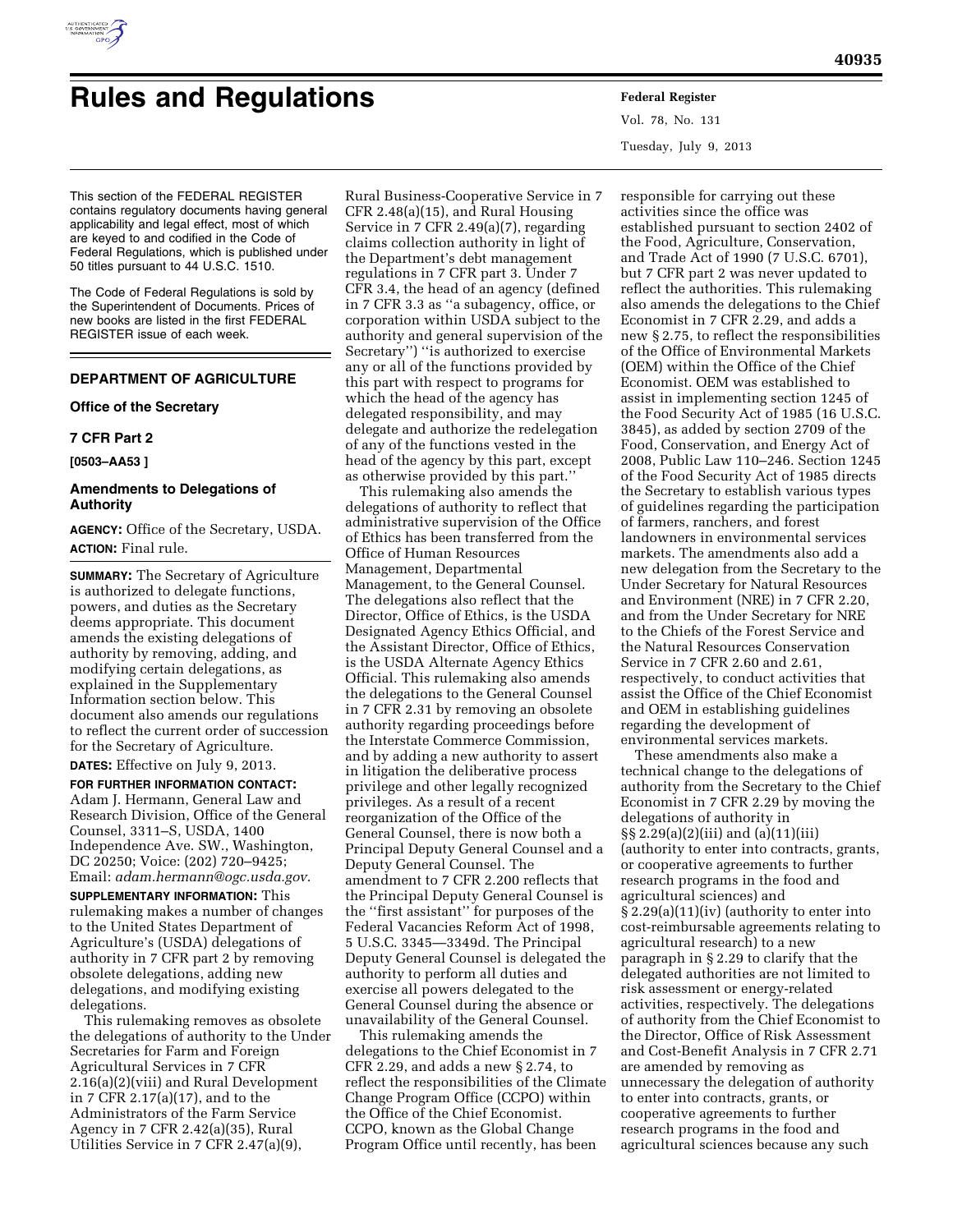agreements would be signed by the Chief Economist.

This rulemaking also amends the delegations of authority to the Assistant Secretary for Administration (ASA) in 7 CFR 2.24 and the delegations of authority to certain officials within USDA's Departmental Management organization that report to the ASA (Chief Information Officer (7 CFR 2.89), Chief Financial Officer (7 CFR 2.90), Director, Office of Human Resources Management (7 CFR 2.91), Director, Office of Procurement and Property Management (7 CFR 2.93), and Director, Office of Operations (7 CFR 2.96), to reflect the abolishment of the Management Services office and to modify and realign Management Services functions to other Departmental Management offices in order to streamline operations and reduce costs. Accordingly, the delegations from the ASA to the Director, Management Services in 7 CFR 2.98 are removed. Additionally, the delegations to the ASA and Chief Information Officer regarding management of enterprise data centers and end user office automation services are revised to reflect the authority to perform such services as a Working Capital Fund activity. Also, a new delegation is added to the Chief Financial Officer, through the ASA, to redelegate authorities, as appropriate, to general officers of the Department and heads of Departmental agencies.

This rulemaking amends the delegations of authority to the ASA in 7 CFR 2.24 to reflect that the ASA is the designated Chief Acquisition Officer for the Department. It also amends the delegations of authority to the ASA and to the Director, Office of Advocacy and Outreach in 7 CFR 2.94 to clarify that administration of the Hispanic Serving Institutions National Program includes the authority to enter into cooperative agreements pursuant to section 1472(b) of the National Agricultural Research, Extension, and Teaching Policy Act of 1977 (7 U.S.C. 3318(b)). Additionally, this rulemaking amends the delegations of authority to the ASA and to the Director of the Office of Human Resources Management in 7 CFR 2.91 by removing the delegations relating to conflict management and Alternative Dispute Resolution (ADR) and transferring them to the Assistant Secretary for Civil Rights (ASCR) in 7 CFR 2.25. This amendment consolidates ADR authorities in one place, but the ASCR retains the authority in 7 CFR 2.25(a)(23) to re-delegate these responsibilities to other general officers or agency heads as the ASCR deems appropriate.

This rulemaking also amends 7 CFR 2.25 to reflect the authority of the Assistant Secretary for Civil Rights to prepare, submit, and make publicly available the civil rights report required by section 14010 of the Food, Conservation, and Energy Act of 2008 (7 U.S.C. 2279–2).

Finally, this rulemaking amends 7 CFR 2.5 to reflect the current order of succession for the Secretary of Agriculture as established by Executive Order 13612, May 21, 2012.

## **Classification**

This rule relates to internal agency management. Accordingly, pursuant to 5 U.S.C. 553, notice of proposed rulemaking and opportunity for comment are not required, and this rule may be made effective less than 30 days after publication in the **Federal Register**. This rule also is exempt from the provisions of Executive Order 12866. This action is not a rule as defined by the Regulatory Flexibility Act, 5 U.S.C. 601 *et seq.,* and the Small Business Regulatory Fairness Enforcement Act, 5 U.S.C. 801 *et seq.,*  and thus is exempt from the provisions of those Acts. This rule contains no information collection or recordkeeping requirements under the Paperwork Reduction Act of 1995 (44 U.S.C. 3501 *et seq.*).

## **List of Subjects in 7 CFR Part 2**

Authority delegations (Government agencies).

Accordingly, 7 CFR part 2 is amended as follows:

## **PART 2—DELEGATIONS OF AUTHORITY BY THE SECRETARY OF AGRICULTURE AND GENERAL OFFICERS OF THE DEPARTMENT**

■ 1. The authority citation for part 2 is revised to read as follows:

**Authority:** 7 U.S.C. 6912(a)(1); 5 U.S.C. 301; Reorganization Plan No. 2 of 1953, 3 CFR 1949–1953 Comp., p. 1024.

#### **Subpart A—General**

■ 2. Revise § 2.5 to read as follows:

#### **§ 2.5 Order in which officers of the Department shall act as Secretary.**

(a) Pursuant to Executive Order 13612, ''Providing an Order of Succession Within the Department of Agriculture'' (77 FR 31153, May 24, 2012), during any period in which both the Secretary and the Deputy Secretary have died, resigned, or are otherwise unable to perform the functions and duties of the office of Secretary, the following officials designated in paragraphs (a)(1) through (a)(15) of this

section shall act as Secretary, in the order in which they are listed. Each official shall act only in the event of the death, resignation, or inability to perform the functions and duties of Secretary of the immediately preceding official:

(1) Under Secretary of Agriculture for Farm and Foreign Agricultural Services.

(2) Under Secretary of Agriculture for Food, Nutrition, and Consumer Services.

(3) Assistant Secretary of Agriculture for Administration.

(4) Under Secretary of Agriculture for Research, Education, and Economics.

(5) Under Secretary of Agriculture for Food Safety.

(6) Under Secretary of Agriculture for Natural Resources and Environment.

(7) Under Secretary of Agriculture for Rural Development.

(8) Under Secretary of Agriculture for Marketing and Regulatory Programs.

(9) General Counsel of the Department of Agriculture.

(10) Chief of Staff, Office of the Secretary.

(11) State Executive Directors of the Farm Service Agency for the States of California, Iowa, and Kansas, in order of seniority fixed by length of unbroken service as State Executive Director of that State.

(12) Regional Administrators of the Food and Nutrition Service for the Mountain Plains Regional Office (Denver, Colorado), Midwest Regional Office (Chicago, Illinois), and Western Regional Office (San Francisco, California), in order of seniority fixed by length of unbroken service as Regional Administrator of that Regional Office.

(13) Chief Financial Officer of the Department of Agriculture.

(14) Assistant Secretary of Agriculture (Civil Rights).

(15) Assistant Secretary of Agriculture (Congressional Relations).

(b) If any two or more individuals designated in paragraphs (a)(11) or (a)(12) of this section were sworn in to, or commenced service in, their respective offices on the same day, precedence shall be determined by the alphabetical order of the State in which the individual serves.

(c) No individual who is serving in an office listed in paragraphs (a)(1) through (a)(15) of this section shall, by virtue of so serving, act as Secretary pursuant to this section.

(d) No individual who is serving in an office listed in paragraphs (a)(1) through (a)(15) of this section shall act as Secretary unless that individual is otherwise eligible to so serve under the Federal Vacancies Reform Act of 1998 (5 U.S.C. 3345, *et seq.*).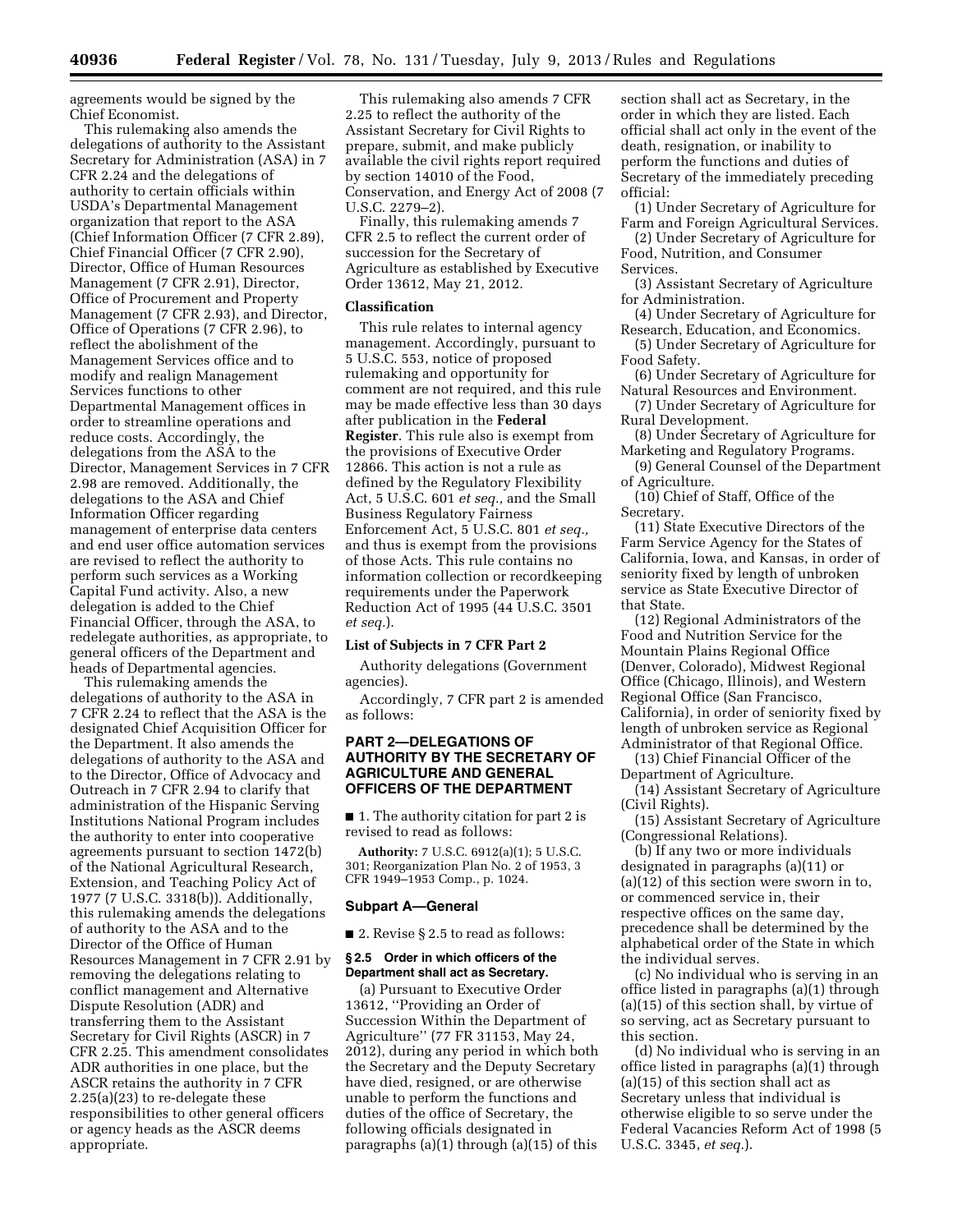(e) Notwithstanding the provisions of this section and Executive Order 13612, the President retains discretion, to the extent permitted by law, to depart from the order of succession in paragraph (a) of this section in designating an acting Secretary.

## **Subpart C—Delegations of Authority to the Deputy Secretary, Under Secretaries, and Assistant Secretaries**

#### **§ 2.16 [Amended]**

■ 3. Amend § 2.16 by removing and reserving paragraph (a)(2)(viii).

#### **§ 2.17 [Amended]**

■ 4. Amend § 2.17 by removing and reserving paragraph (a)(17).

■ 5. Amend § 2.20 by adding new paragraphs  $(a)(2)(x)v$  and  $(a)(3)(xxiv)$ , to read as follows:

## **§ 2.20 Under Secretary for Natural Resources and Environment.**

- (a) \* \* \*
- $(2) * * * *$

(xlv) Conduct activities that assist the Chief Economist in developing guidelines regarding the development of environmental services markets.

 $(3) * * * *$ 

(xxiv) Conduct activities that assist the Chief Economist in developing guidelines regarding the development of environmental services markets.

\* \* \* \* \* ■ 6. Amend § 2.24 as follows:

 $\blacksquare$  a. Revise paragraphs (a)(2)(xi)(C),  $(a)(2)(xi)(D), (a)(3)(xxx), (a)(4)(xx), and$  $(a)(7)(xiv);$ 

■ b. Remove paragraph (a)(4)(xxii); ■ c. Remove and reserve paragraph  $(a)(11);$ 

■ d. Add and reserve new paragraphs  $(a)(3)(xxix)$  and  $(a)(6)(xix)$ ; and

■ e. Add new paragraphs (a)(3)(xxx),  $(a)(6)(iii)(I), (a)(6)(xx), (a)(9)(vi),$  $(a)(9)(vii)$ , and  $(a)(9)(viii)$ , to read as follows:

#### **§ 2.24 Assistant Secretary for Administration.**

 $(a) * * * *$ 

- $(2) * * * *$
- $(xi) * * * *$
- 

(C) Manage the Enterprise Data Centers, including setting rates to recover the cost of goods and services within approved policy and funding levels; and oversee the delivery of Enterprise Data Center goods and services, with authority to take actions required by law or regulation to perform such services as a Working Capital Fund activity.

(D) Manage a comprehensive set of end user office automation services, including setting rates to recover the

cost of goods and services within approved policy and funding levels; and oversee the delivery of goods and services associated with end user office automation services, including desktop computers, enterprise networking support, handheld devices, and voice telecommunications, with authority to take actions required by law or regulation to perform such services as a Working Capital Fund activity.

\* \* \* \* \* (3) \* \* \*

(xxv) Provide budget, accounting, fiscal, and related financial management services, with authority to take action required by law or regulation to provide such services for:

(A) The Secretary of Agriculture.

(B) The general officers of the Department, except the Inspector General.

(C) The offices and agencies reporting to the Assistant Secretary for Administration.

(D) Any other offices or agencies of the Department as may be agreed.

\* \* \* \* \*

(xxix) [Reserved] (xxx) Redelegate, as appropriate, any authority delegated under paragraph (a)(3) to general officers of the Department and heads of Departmental agencies.

 $(4) * * * *$ 

(xx) Provide human resources operational services for the following:

(A) The Secretary of Agriculture. (B) The general officers of the

- Department.
- (C) The offices and agencies reporting to the Assistant Secretary for

Administration.

(D) The Office of the Assistant Secretary for Civil Rights.

(E) Any other offices or agencies of the Department as may be agreed.

\* \* \* \* \*

(xxii) [Removed]

- \* \* \* \* \*
	- (6) \* \* \*

(I) Serve as the designated Chief Acquisition Officer for the Department pursuant to section 1702 of title 41, United States Code.

\* \* \* \* \* (xix) [Reserved]

(xx) Provide services, including procurement of supplies, services, and equipment, with authority to take actions required by law or regulation to perform such services for:

(A) The Secretary of Agriculture. (B) The general officers of the Department, except the Inspector General.

(C) Any other offices or agencies of the Department as may be agreed,

including as a Working Capital Fund activity.

 $(7) * * * *$ 

(xiv) Administer the Hispanic Serving Institutions National Program, including through the use of cooperative agreements under 7 U.S.C. 3318(b).

\* \* \* \* \*

 $(9) * * * *$ 

(vi) Provide services, including travel support, conference management, and general administrative support including coordination of office renovations and moves (within USDA Whitten Building), with authority to take actions required by law or regulation to perform such services for:

(A) The Secretary of Agriculture.

(B) The general officers of the Department, except the Inspector General.

(C) The offices and agencies reporting to the Assistant Secretary for Administration.

(D) The Office of the Assistant

Secretary for Civil Rights. (E) Any other offices or agencies of

the Department as may be agreed.

(vii) Prepare responses to requests under the Freedom of Information Act with authority to take actions as required by law or regulation for the office and agencies reporting to the Assistant Secretary for Administration.

(viii) Administer the records management program in support of Departmental Management, and prepare and coordinate responses to management audits by the Inspector General and the Government Accountability Office, with authority to take actions as required by law or regulation for the offices and agencies reporting to the Assistant Secretary for Administration.

- \* \* \* \* \* (11) [Reserved]
- $\star$   $\star$   $\star$

■ 7. Amend § 2.25 as follows:

■ a. Revise paragraph (a)(21);

■ b. Redesignate paragraph (a)(22) as

paragraph (a)(23); and

 $\blacksquare$  c. Add a new paragraph (a)(22).

The revision and addition read as follows:

## **§ 2.25 Assistant Secretary for Civil Rights.**   $(a) * * * *$

(21) *Related to Alternative Dispute Resolution.* 

(i) Designate the senior official to serve as the Department Dispute Resolution Specialist pursuant to section 3 of the Administrative Dispute Resolution Act, Public Law 101–552, as amended (5 U.S.C. 571 note), and provide leadership, direction, and coordination for the Department's

 $(iii) * * * *$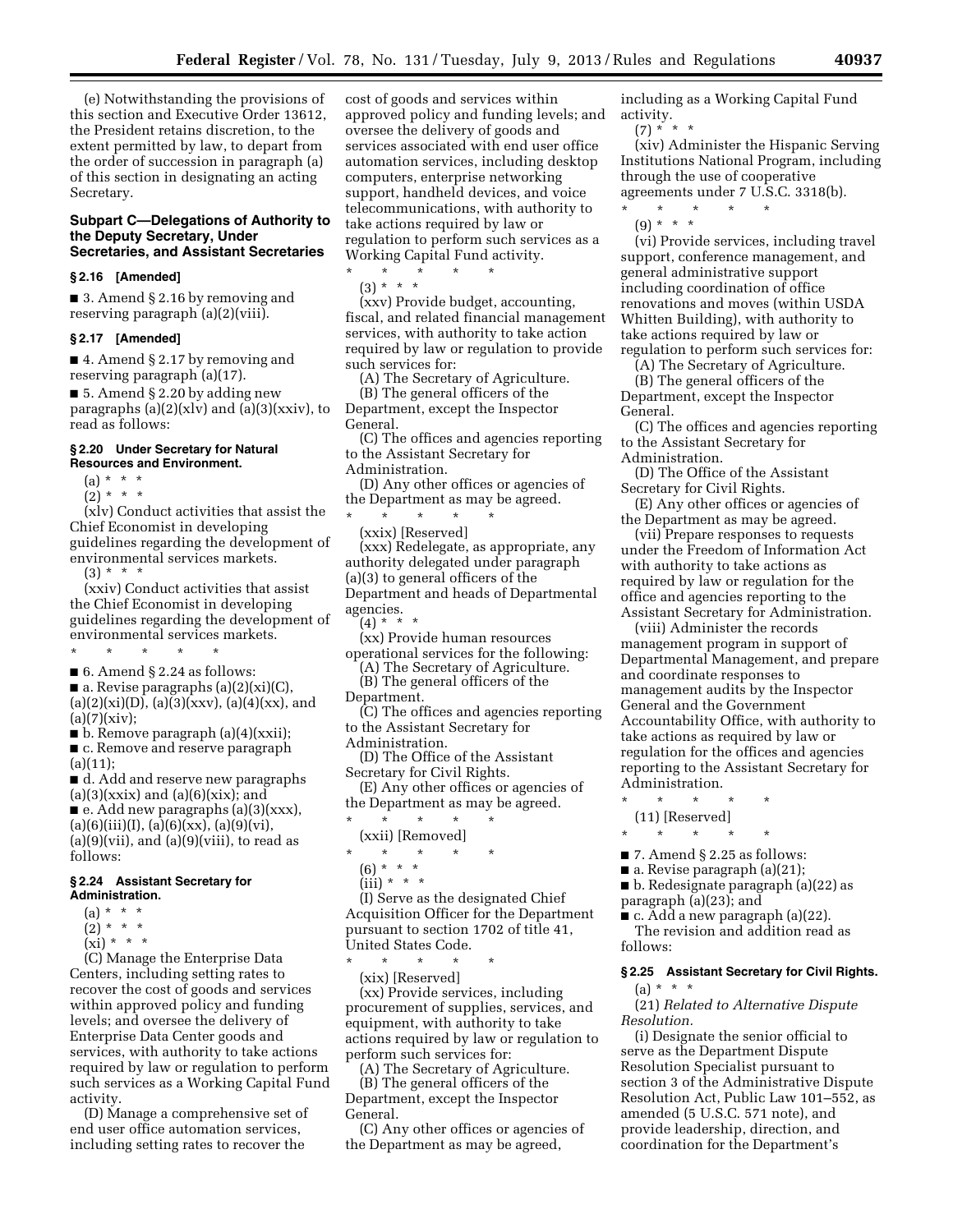conflict prevention and resolution activities.

(ii) Issue Departmental regulations, policies, and procedures relating to the use of Alternative Dispute Resolution (ADR) to resolve employment complaints and grievances, workplace disputes, program complaints alleging civil rights violations, and contract and procurement disputes.

(iii) Provide ADR services for:

(A) The Secretary of Agriculture. (B) The general officers of the

Department.

(C) The offices and agencies reporting to the Assistant Secretary for Administration.

(D) Any other office or agency of the Department as may be agreed.

(iv) Develop and issue standards for mediators and other ADR neutrals utilized by the Department.

(v) Coordinate ADR activities throughout the Department.

(vi) Monitor agency ADR programs and report at least annually to the Secretary on the Department's ADR activities.

(22) Prepare, submit, and make publicly available the civil rights report required by section 14010 of the Food, Conservation, and Energy Act of 2008 (7 U.S.C. 2279–2).

\* \* \* \* \*

## **Subpart D—Delegations of Authority to Other General Officers and Agency Heads**

■ 8. Amend § 2.29 as follows:

 $\blacksquare$  a. Remove paragraph (a)(2)(iii);

■ b. Remove and reserve paragraphs

 $(a)(11)(iii)$  and  $(a)(11)(iv)$ ; and ■ c. Add new paragraphs (a)(12) through (a)(14) to read as follows:

#### **§ 2.29 Chief Economist.**

 $(a) * * * *$ 

(12) *Related to climate change.*  (i) Coordinate policy analysis, longrange planning, research, and response strategies relating to climate change issues.

(ii) Provide liaison with other Federal agencies, through the Office of Science and Technology Policy, regarding climate change issues.

(iii) Inform the Department of scientific developments and policy issues relating to the effects of climate change on agriculture and forestry, including broader issues that affect the impact of climate change on the farms and forests of the United States.

(iv) Recommend to the Secretary alternative courses of action with which to respond to such scientific developments and policy issues.

(v) Ensure that recognition of the potential for climate change is fully integrated into the research, planning, and decisionmaking processes of the Department.

(vi) Coordinate global climate change studies.

(vii) Coordinate the participation of the Department in interagency climaterelated activities.

(viii) Consult with the National Academy of Sciences and private, academic, State, and local groups with respect to climate research and related activities.

(ix) Represent the Department to the Office of Science and Technology Policy on issues related to climate change.

(x) Represent the Department on the Intergovernmental Panel on Climate Change.

(xi) Review all Department budget items relating to climate change issues, including specifically the research budget to be submitted by the Secretary to the Office of Management and Budget.

(13) *Related to environment.*  (i) Coordinate implementation of section 1245 of the Food Security Act of 1985 regarding environmental services markets (16 U.S.C. 3845).

(ii) [Reserved]

(14) *Related to agreements.* 

(i) Enter into contracts, grants, or cooperative agreements to further research programs in the food and agricultural sciences (7 U.S.C. 3318).

(ii) Enter into cost-reimbursable agreements relating to agricultural research (7 U.S.C. 3319a).

■ 9. Amend § 2.31 as follows:

■ a. Redesignate paragraphs (a) through

(p) as paragraphs (a)(1) through (a)(16); ■ b. Redesignate the introductory text as paragraph (a) and revise the newly redesignted text;

■ c. Remove and reserve newly

redsignated paragraph (a)(8); ■ d. Redesignate newly redesignated

paragraphs  $(a)(12)(1)$  through  $(a)(12)(5)$ as paragraphs (a)(12)(i) through (v); and

■ e. Add new paragraphs (a)(17) and (b). The revision and additions read as follows:

## **§ 2.31 General Counsel.**

(a) *Related to legal services.* The General Counsel, as the chief law officer of the Department, is legal advisor to the Secretary and other officials of the Department and responsible for providing legal services for all the activities of the Department. The delegations of authority by the Secretary of Agriculture to the General Counsel include the following:

\* \* \* \* \*

(17) On a non-exclusive basis, assert in litigation the deliberative process

privilege and other legally recognized privileges.

(b) *Related to ethics.* The following delegation of authority is made by the Secretary to the General Counsel: Provide administrative supervision for the Office of Ethics.

## **Subpart F—Delegations of Authority by the Under Secretary for Farm and Foreign Agricultural Services**

## **§ 2.42 [Amended]**

■ 10. Amend § 2.42 by removing and reserving paragraph (a)(35).

## **Subpart G—Delegations of Authority by the Under Secretary for Rural Development**

## **§ 2.47 [Amended]**

■ 11. Amend § 2.47 by removing and reserving paragraph (a)(9).

#### **§ 2.48 [Amended]**

■ 12. Amend § 2.48 by removing and reserving paragraph (a)(15).

#### **§ 2.49 [Amended]**

■ 13. Amend § 2.49 by removing and reserving paragraph (a)(7).

## **Subpart J—Delegations of Authority by the Under Secretary for Natural Resources and Environment**

■ 14. Amend § 2.60 by adding new paragraph (a)(54), to read as follows:

## **§ 2.60 Chief, Forest Service.**

 $(a) * * * *$ 

(54) Conduct activities that assist the Director, Office of Environmental Markets, in developing guidelines regarding the development of environmental services markets. \* \* \* \* \*

 $\blacksquare$  15. Amend § 2.61 by adding new paragraph (a)(29), to read as follows:

## **§ 2.61 Chief, Natural Resources Conservation Service.**

 $(a) * * * *$ 

(29) Conduct activities that assist the Director, Office of Environmental Markets, in developing guidelines regarding the development of environmental services markets. \* \* \* \* \*

# **Subpart L—Delegations of Authority by the Chief Economist**

# **§ 2.71 [Amended]**

■ 16. Amend § 2.71 by removing paragraph (a)(3).

17. Amend subpart L by adding new sections §§ 2.74 and 2.75 to read as follows: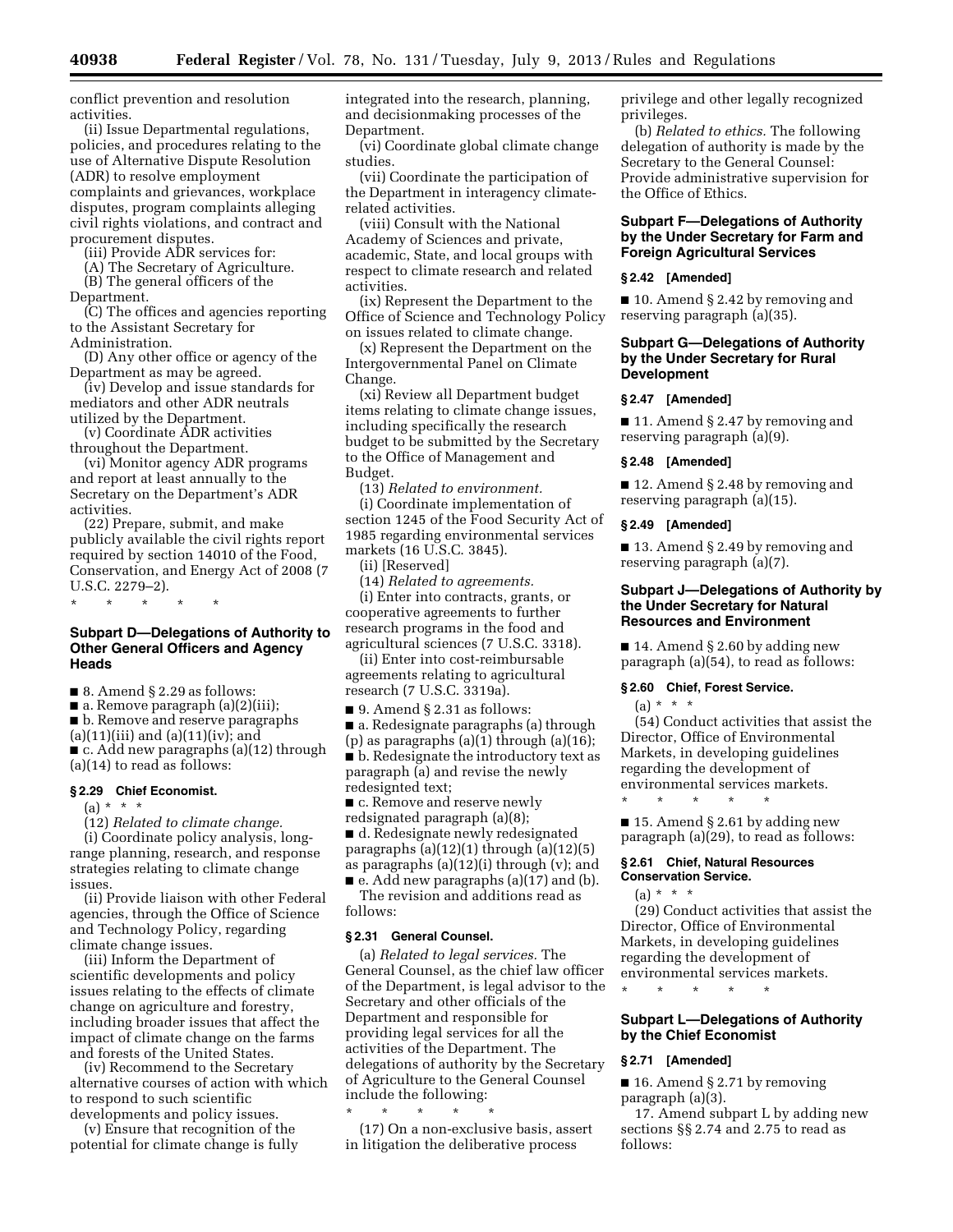#### **§ 2.74 Director, Climate Change Program Office.**

(a) *Delegations.* Pursuant to § 2.29(a)(12), the following delegations of authority are made by the Chief Economist to the Director, Climate Change Program Office:

(1) Coordinate policy analysis, longrange planning, research, and response strategies relating to climate change issues.

(2) Provide liaison with other Federal agencies, through the Office of Science and Technology Policy, regarding climate change issues.

(3) Inform the Department of scientific developments and policy issues relating to the effects of climate change on agriculture and forestry, including broader issues that affect the impact of climate change on the farms and forests of the United States.

(4) Recommend to the Chief Economist alternative courses of action with which to respond to such scientific developments and policy issues.

(5) Ensure that recognition of the potential for climate change is fully integrated into the research, planning, and decisionmaking processes of the Department.

(6) Coordinate global climate change studies.

(7) Coordinate the participation of the Department in interagency climaterelated activities.

(8) Consult with the National Academy of Sciences and private, academic, State, and local groups with respect to climate research and related activities.

(9) Represent the Department to the Office of Science and Technology Policy on issues related to climate change.

(10) Represent the Department on the Intergovernmental Panel on Climate Change.

(11) Review all Department budget items relating to climate change issues, including specifically the research budget to be submitted by the Secretary to the Office of Management and Budget.

(b) [Reserved]

#### **§ 2.75 Director, Office of Environmental Markets.**

(a) *Delegations.* Pursuant to § 2.29(a)(13), the following delegations of authority are made by the Chief Economist to the Director, Office of Environmental Markets:

(1) Coordinate implementation of section 1245 of the Food Security Act of 1985 regarding environmental services markets (16 U.S.C. 3845).

- (2) [Reserved]
- (b) [Reserved]

#### **Subpart P—Delegations of Authority by the Assistant Secretary for Administration**

■ 18. Amend § 2.89 by revising paragraphs (a)(11)(iii) and (a)(11)(iv), to read as follows:

## **§ 2.89 Chief Information Officer.**

# (a) \* \* \*

 $(11) * * * *$ 

(iii) Manage the Enterprise Data Centers, with the exception of the National Finance Center; and oversee the delivery of Enterprise Data Center goods and services, with authority to take actions required by law or regulation to perform such services as a Working Capital Fund activity.

(iv) Manage a comprehensive set of end user office automation services and oversee the delivery of goods and services associated with end user office automation services, including desktop computers, enterprise networking support, handheld devices, and voice telecommunications, with authority to take actions required by law or regulation to perform such services as a Working Capital Fund activity. \* \* \* \* \*

 $\blacksquare$  19. Amend § 2.90 as follows:

■ a. Revise paragraph (a)(25); and ■ b. Add a new paragraph (a)(30), to read as follows:

## **§ 2.90 Chief Financial Officer.**

 $(a) * * * *$ (25) Provide budget, accounting, fiscal, and related financial management services, with authority to take action required by law or regulation to provide such services for:

(i) The Secretary of Agriculture. (ii) The general officers of the

Department, except the Inspector General.

(iii) The offices and agencies reporting to the Assistant Secretary for Administration.

(iv) Any other offices or agencies of the Department as may be agreed. \* \* \* \* \*

(30) Redelegate, as appropriate, any authority delegated under this section to general officers of the Department and heads of Departmental agencies.

 $\blacksquare$  20. Amend § 2.91 as follows: ■ a. Revise paragraph (a)(20) to read as set forth below; and

■ b. Remove paragraph (a)(22).

## **§ 2.91 Director, Office of Human Resources Management.**

 $(a) * * * *$ (20) Provide human resources operational services for the following:

- (i) The Secretary of Agriculture. (ii) The general officers of the
- Department.

(iii) The offices and agencies reporting to the Assistant Secretary for Administration.

(iv) The Office of the Assistant Secretary for Civil Rights.

(v) Any other offices or agencies of the Department as may be agreed. \* \* \* \* \*

 $\blacksquare$  21. Amend § 2.93 by adding a new paragraph (a)(20) to read as follows:

## **§ 2.93 Director, Office of Procurement and Property Management.**

 $(a) * * * *$ 

(20) Provide services, including procurement of supplies, services, and equipment, with authority to take actions required by law or regulation to perform such services for:

(i) The Secretary of Agriculture. (ii) The general officers of the Department, except the Inspector General.

(iii) Any other offices or agencies of the Department as may be agreed, including as a Working Capital Fund activity.

■ 22. Amend § 2.94 by revising paragraph (a)(14) to read as follows:

\* \* \* \* \*

## **§ 2.94 Director, Office of Advocacy and Outreach.**

 $(a) * * * *$ 

(14) Administer the Hispanic Serving Institutions National Program, including through the use of cooperative agreements under 7 U.S.C. 3318(b).

■ 23. Amend § 2.96 by adding new paragraphs  $(a)(6)$ ,  $(a)(7)$ , and  $(a)(8)$  to read as follows:

## **§ 2.96 Director, Office of Operations.**

(a) \* \* \*

(6) Provide services, including travel support, conference management, and general administrative support including coordination of office renovations and moves (within USDA Whitten Building), with authority to take actions required by law or regulation to perform such services for:

(i) The Secretary of Agriculture.

(ii) The general officers of the Department, except the Inspector General.

(iii) The offices and agencies reporting to the Assistant Secretary for Administration.

(iv) The Office of the Assistant Secretary for Civil Rights.

(v) Any other offices or agencies of the Department as may be agreed.

(7) Prepare responses to requests under the Freedom of Information Act with authority to take actions as required by law or regulation for the office and agencies reporting to the Assistant Secretary for Administration.